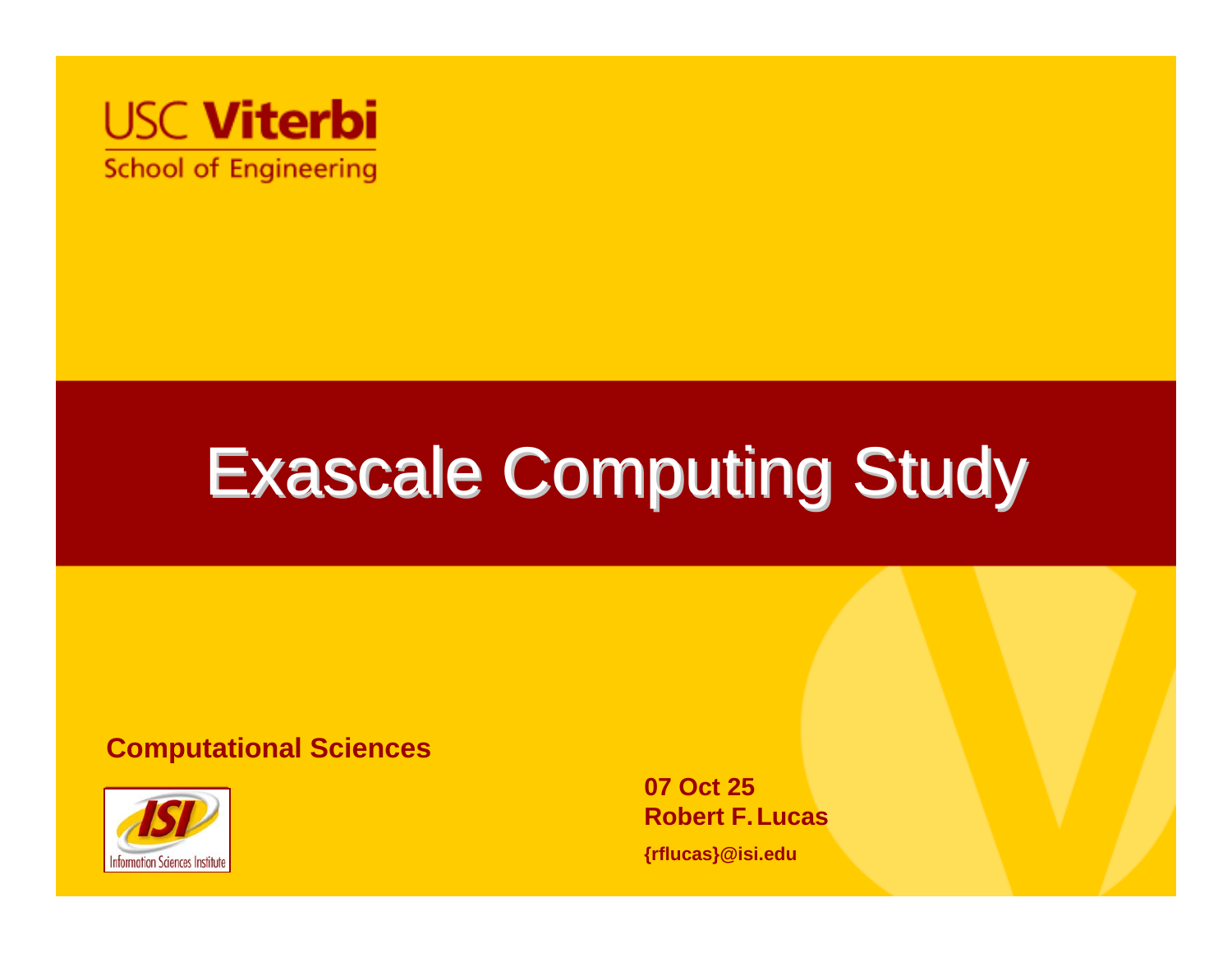





#### **The study is still being written up**

### **This is only my perspective**

**This material is based on work sponsored by DARPA, AFRL, and GTRI**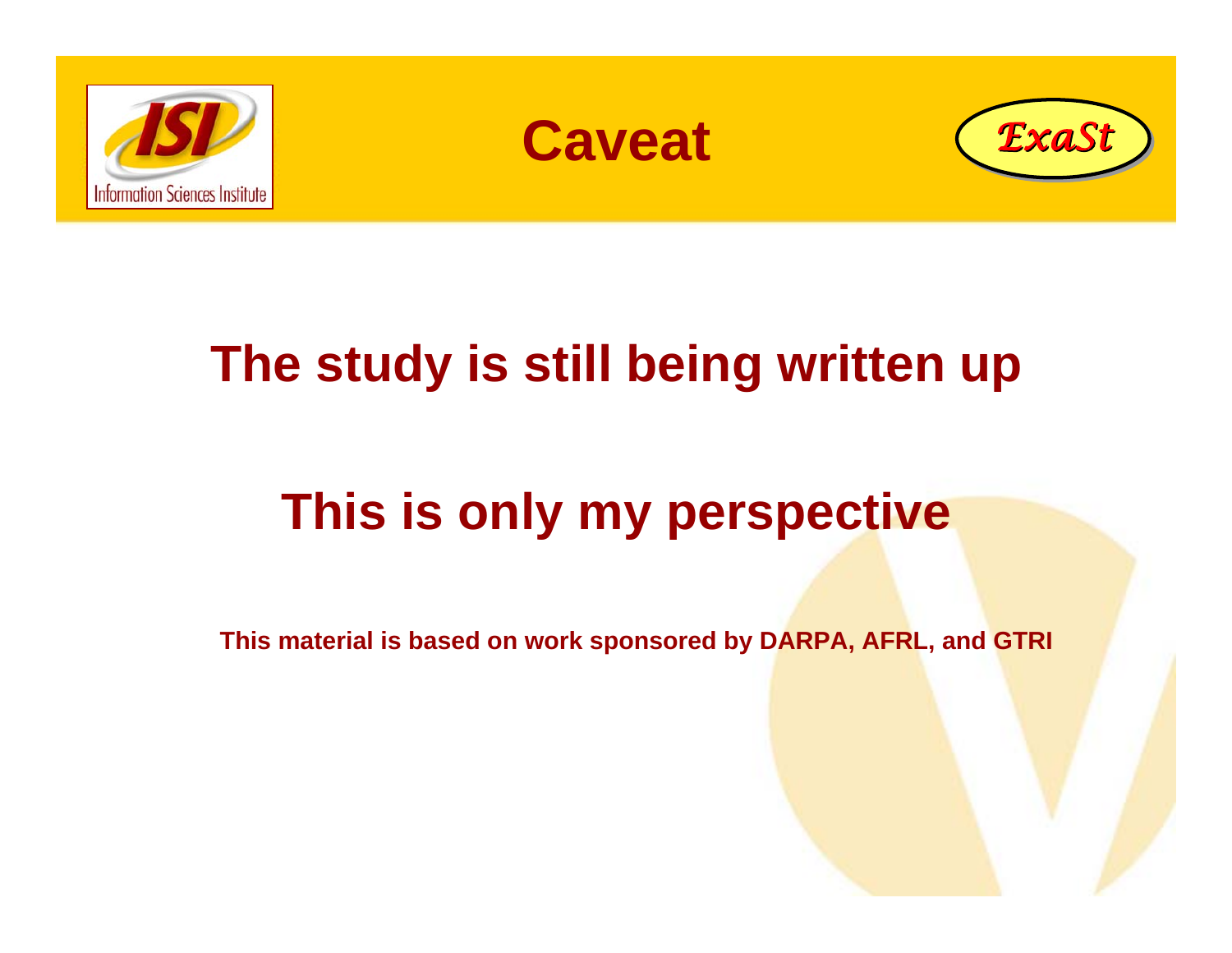

#### **Introduction**



**HPCS Program targets Petascale systems circa 2010 What research is needed for Exascale, circa 2018? I know of two efforts to address this question: NSA Advanced Computing Systems**

**Gary Hughes DARPA ExaScale Computing Study Bill Harrod**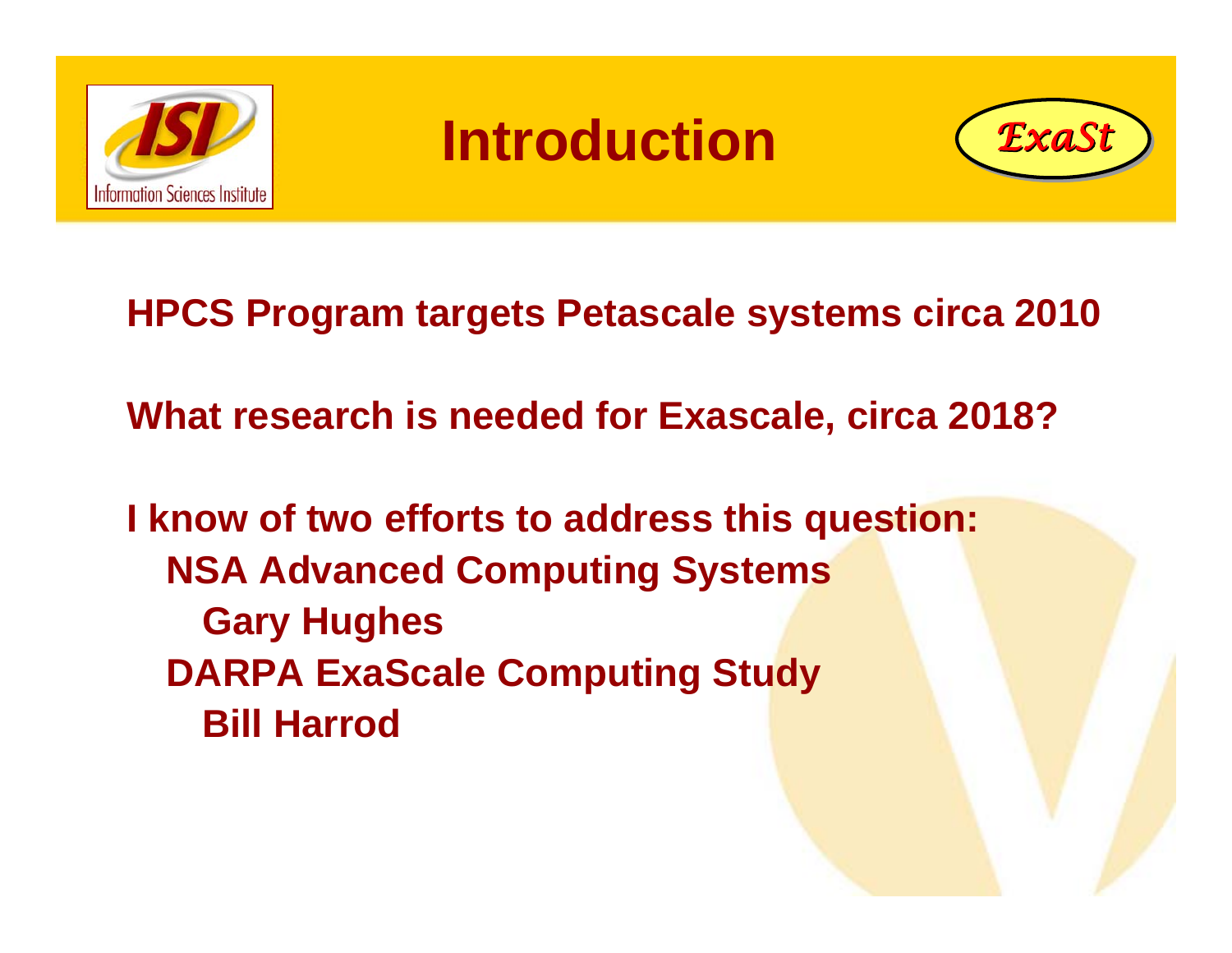

#### **Goal of the Study** *ExaSt ExaSt*



**Determine what research the government needs to fund to enable its computer vendors to credibly decide, circa 2011, to initiate product development for Petascale systems that would be available later in the next decade.**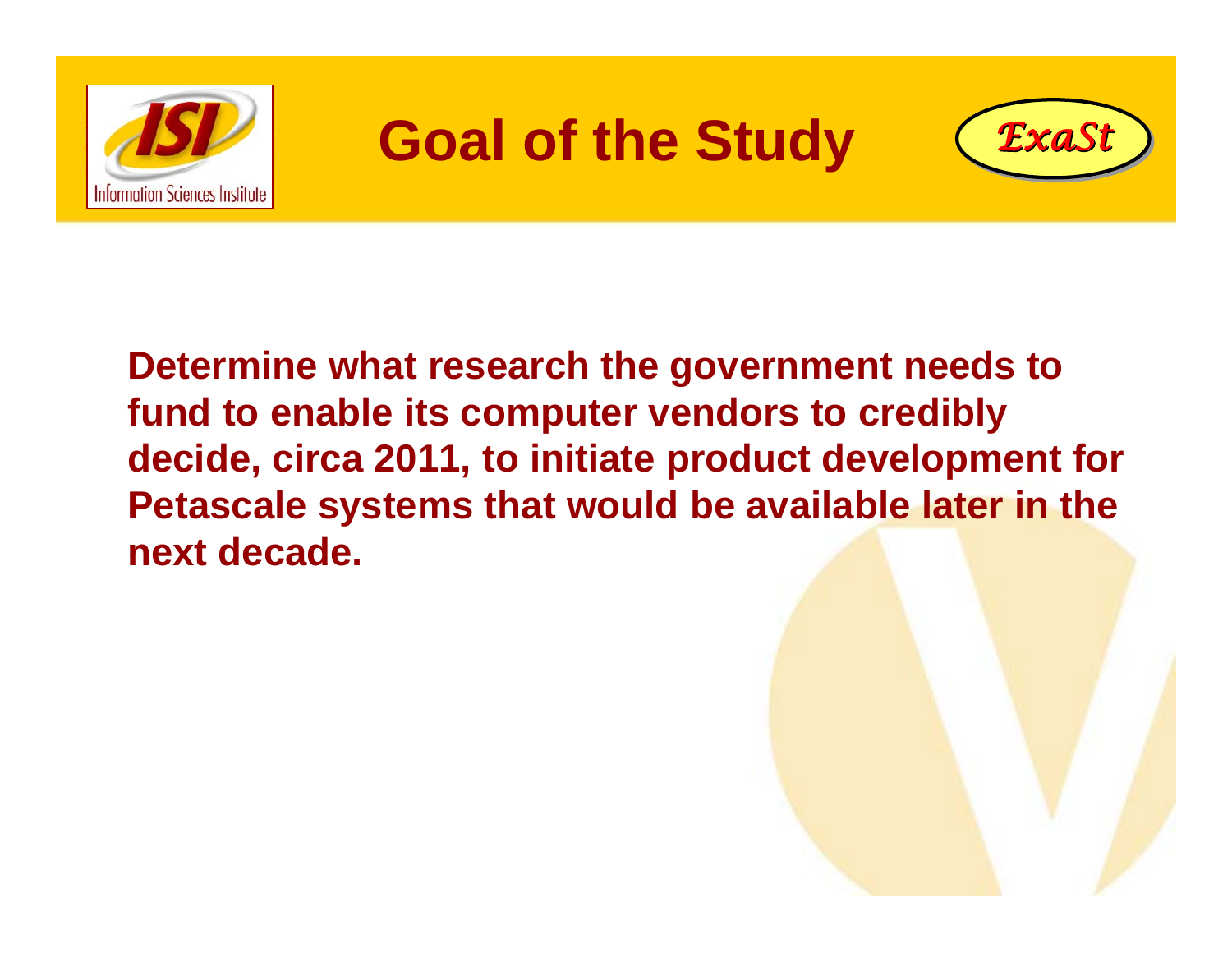

### **Participants** *ExaSt ExaSt*



| <b>Name</b>           | <b>Organization</b>        | <b>Name</b>            | <b>Organization</b>   |
|-----------------------|----------------------------|------------------------|-----------------------|
| <b>Shekhar Borkar</b> | <b>Intel</b>               | <b>Dean Klein</b>      | <b>Micron</b>         |
| <b>Dan Campbell</b>   | <b>GTRI</b>                | <b>Peter Kogge</b>     | <b>Notre Dame</b>     |
| <b>Bill Carlson</b>   | <b>IDA</b>                 | <b>Bob Lucas</b>       | <b>USC/ISI</b>        |
| <b>Bill Dally</b>     | <b>Stanford</b>            | <b>Mark Richards</b>   | <b>Georgia Tech</b>   |
| <b>Monty Denneau</b>  | <b>IBM</b>                 | <b>Al Scarpelli</b>    | <b>AFRL</b>           |
| <b>Paul Franzon</b>   | <b>NC State</b>            | <b>Steve Scott</b>     | <b>Cray</b>           |
| <b>Bill Harrod</b>    | <b>DARPA</b>               | <b>Allan Snavely</b>   | <b>SDSC</b>           |
| <b>Kerry Hill</b>     | <b>AFRL</b>                | <b>Thomas Sterling</b> | <b>LSU</b>            |
| <b>Jon Hiller</b>     | <b>STA</b>                 | <b>Stan Williams</b>   | <b>HP</b>             |
| <b>Sherman Karp</b>   | <b>STA</b>                 | <b>Kathy Yelick</b>    | <b>LBNL &amp; UCB</b> |
| <b>Steve Keckler</b>  | <b>University of Texas</b> |                        |                       |

Bill Harrod is the DARPA Program Manager Peter Kogge is the Principle Investigator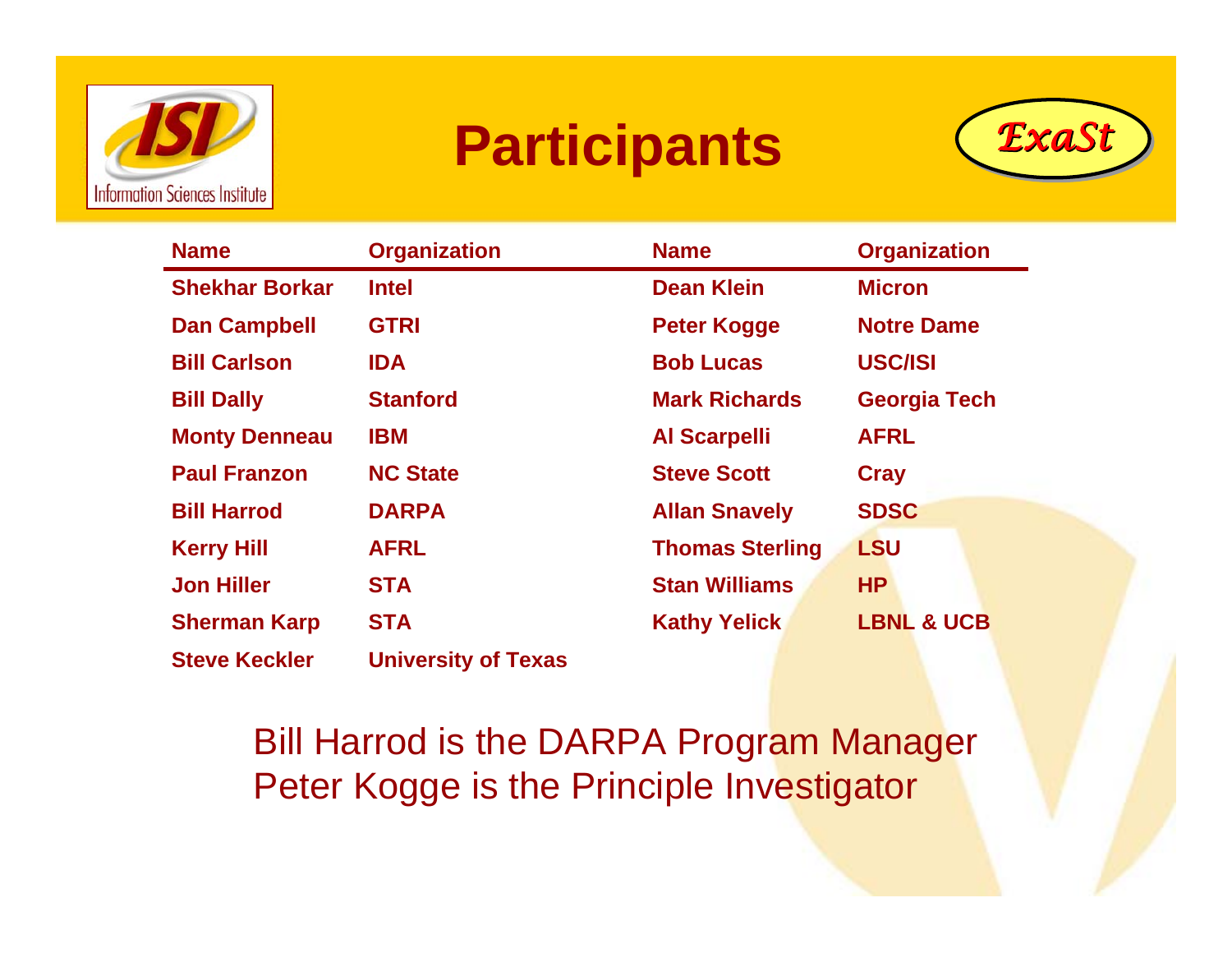

**David {Bailey, Koester} LBNL and MITRE Keren Bergman Columbia Loring Craymer NSA ACS**

**Lots of people from each host institution.**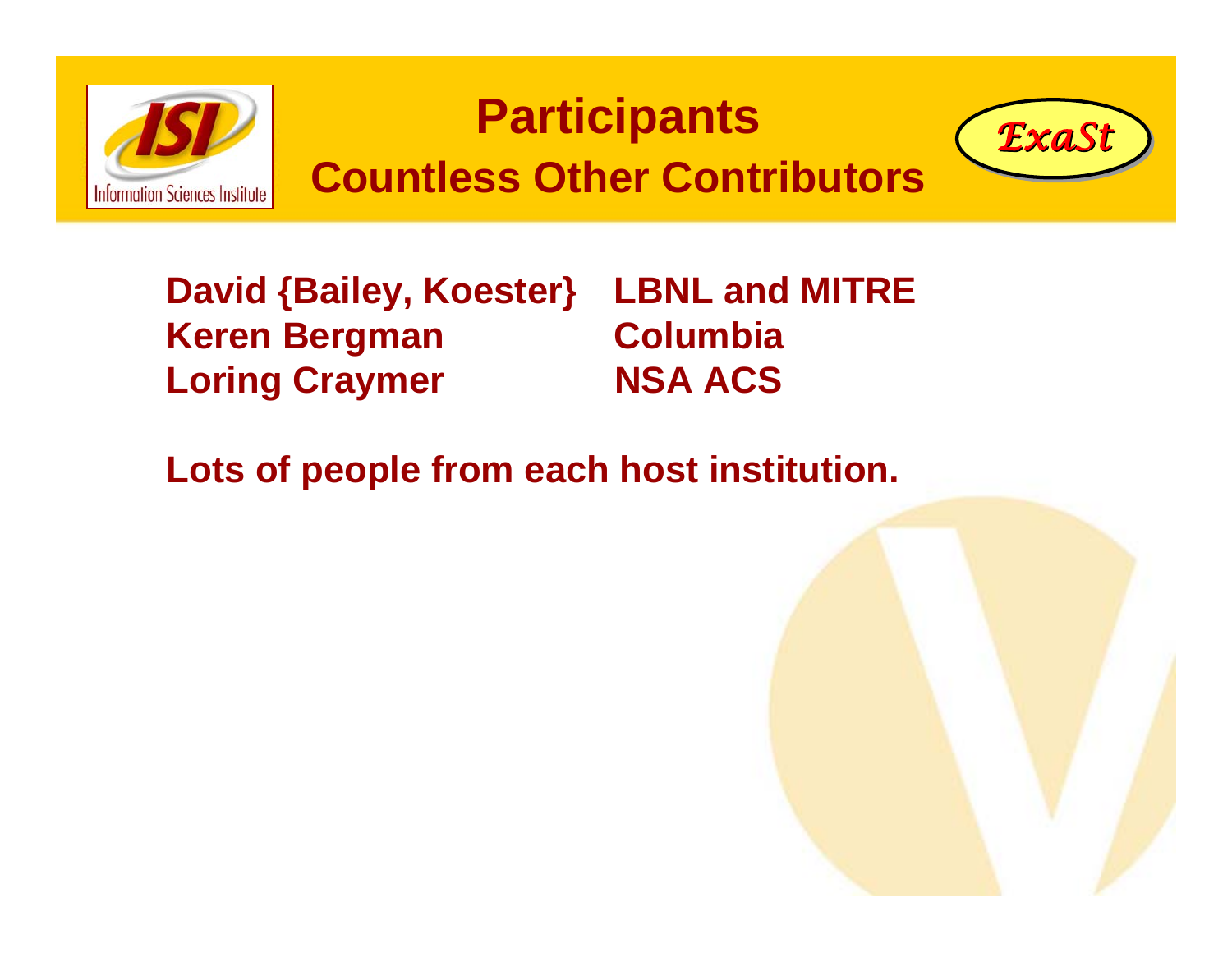

#### **Four Meetings** *ExaSt ExaSt*



**Meeting #1: May 30, STA Meeting #2: June 26-27, HP Topic #1: Packaging: July 17-18, Georgia Tech Meeting #3 July 24-25, Intel Meeting #4 Memory Roadmap and issues August 16-17, Micron Topic #2: Architectures and Programming August 30, Stanford University Topic #3: Applications, Storage, and I/O September 6-7, UC Berkeley Topic #4: Optical interconnects Sept. 25-26, Stanford University Meeting #5: October 10-11, USC/ISI Meeting #6: November 15, SC|07**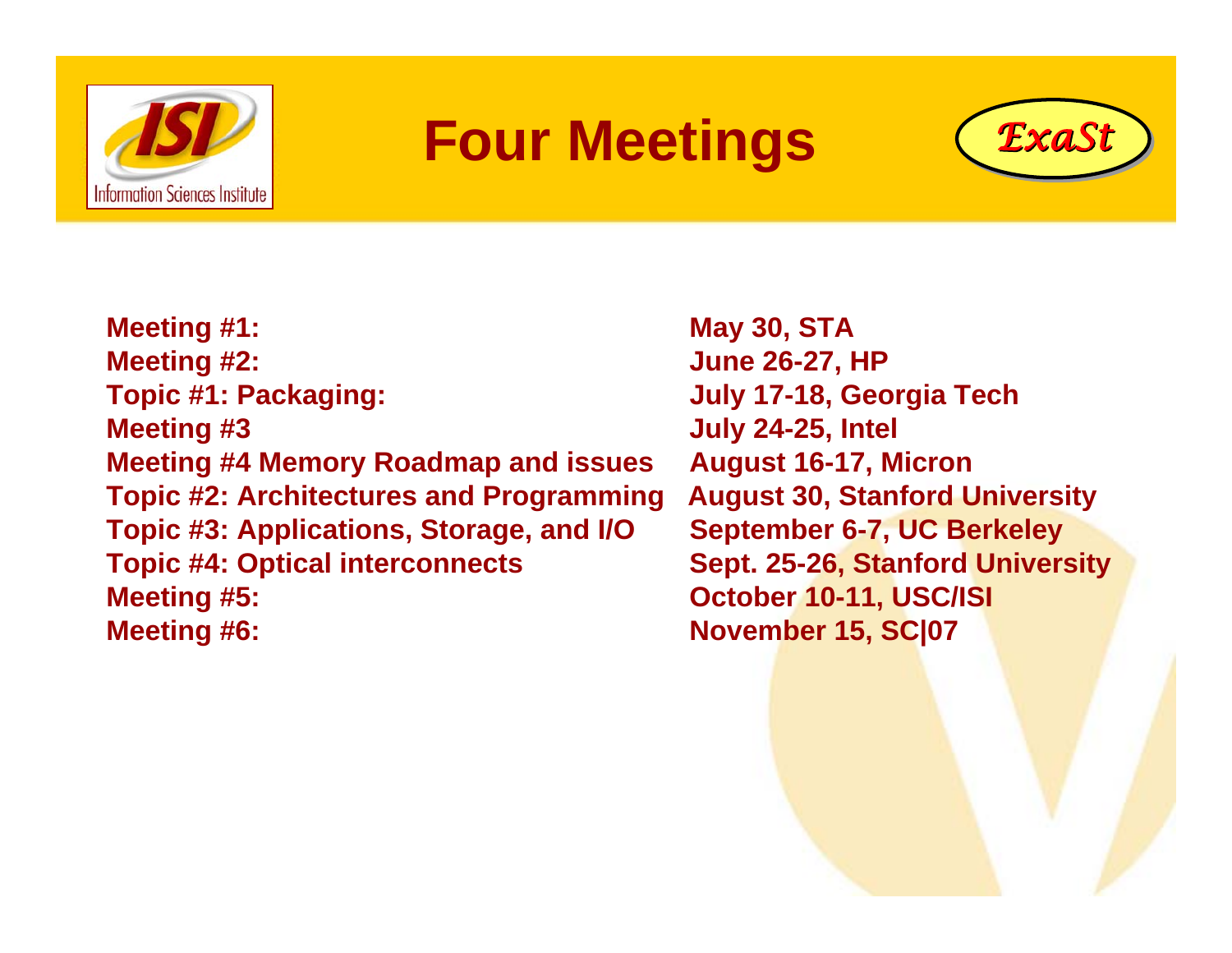

**Power Memory volume Programming Reliability Packaging**

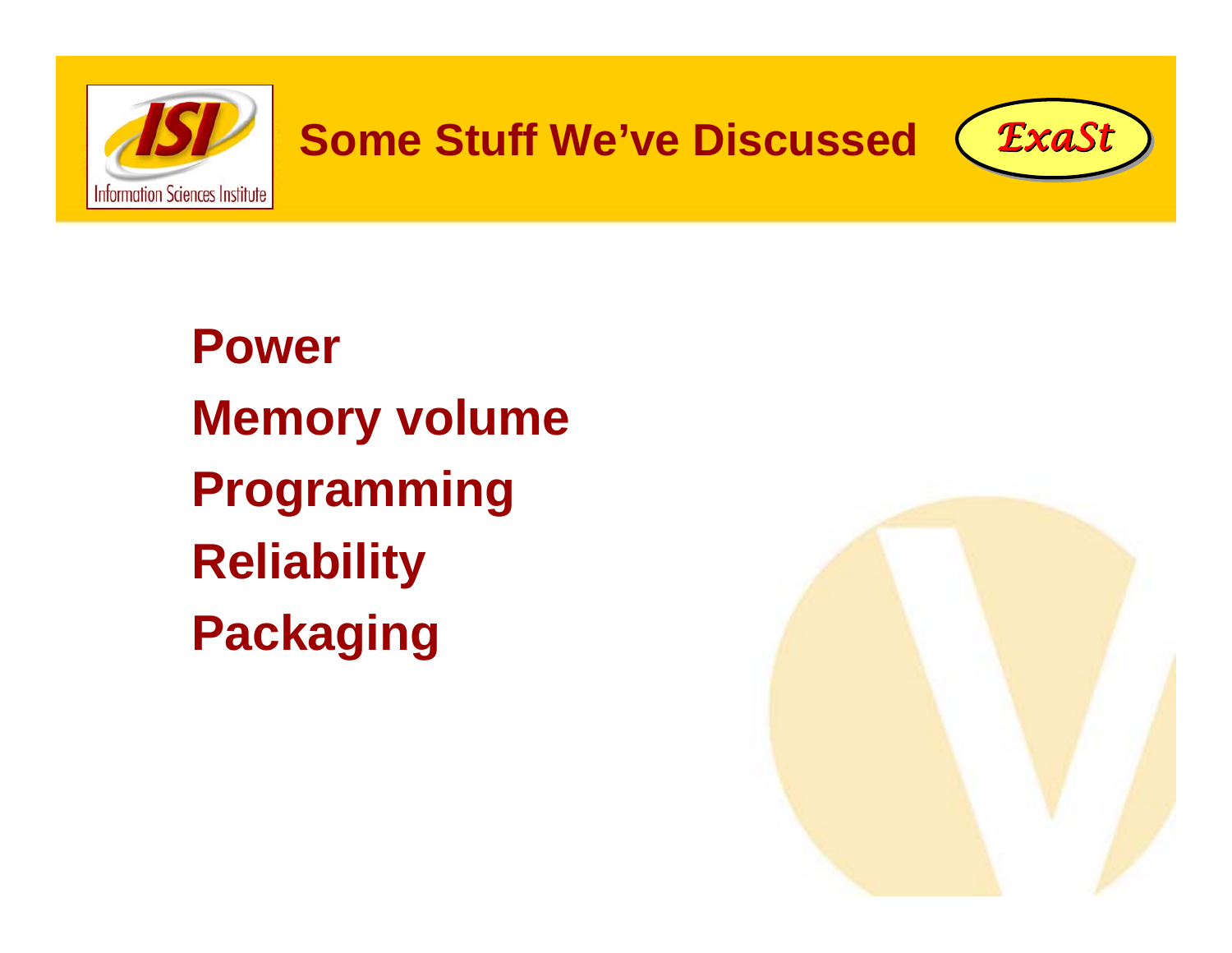

### **Power Perspective**

*ExaSt ExaSt*

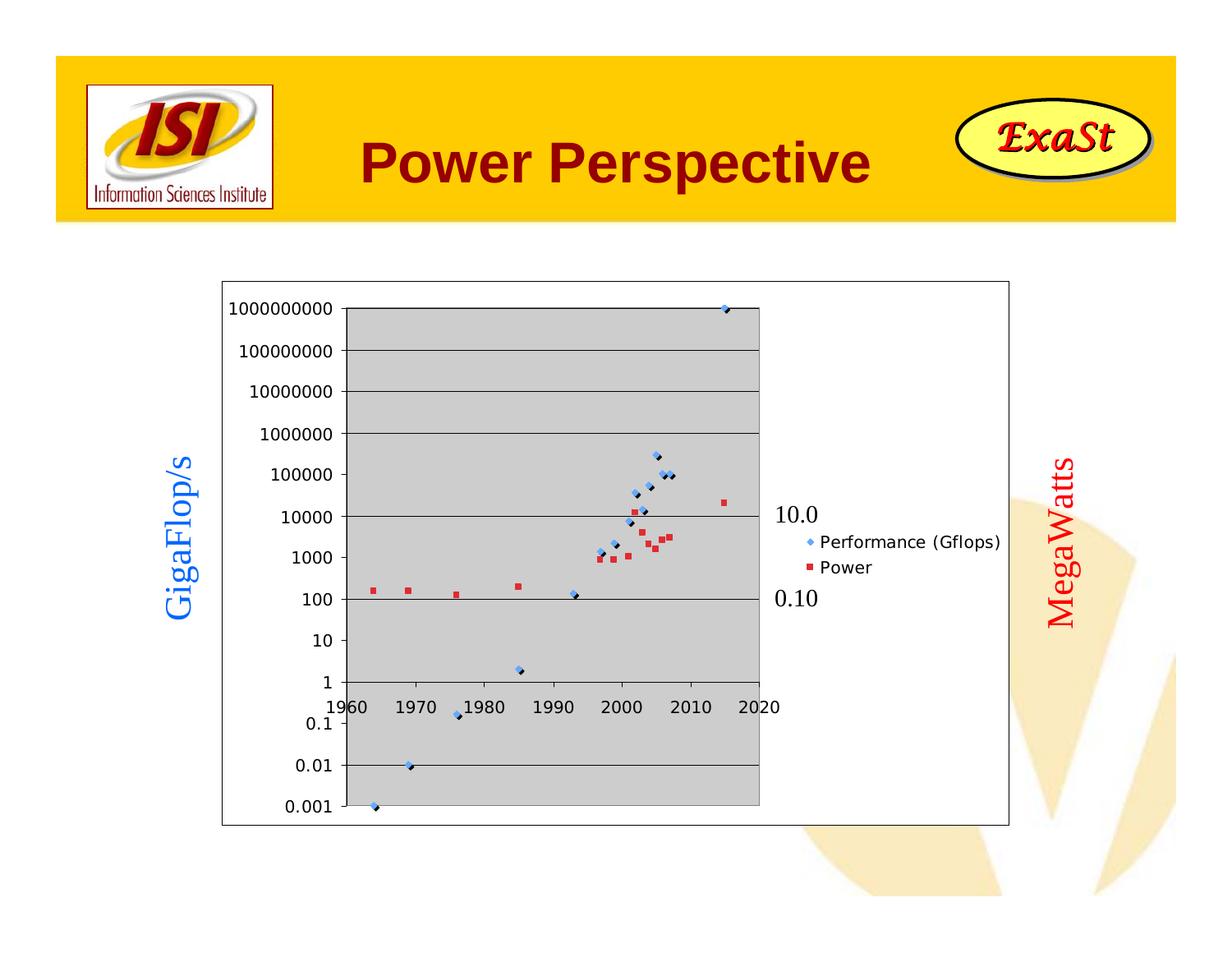

### **Power Research**



**Pervasive problem, requires range of solutions! Architecture:** 

**Intel Polaris spent most power issuing instructions**

**Process and circuit technology**

**Sub threshold devices?**

**Optics:**

**Interconnect (DARPA MTO program)**

**Clock distribution (save 10 W per socket?)**

**Memory:**

**~5W for a GByte DRAM**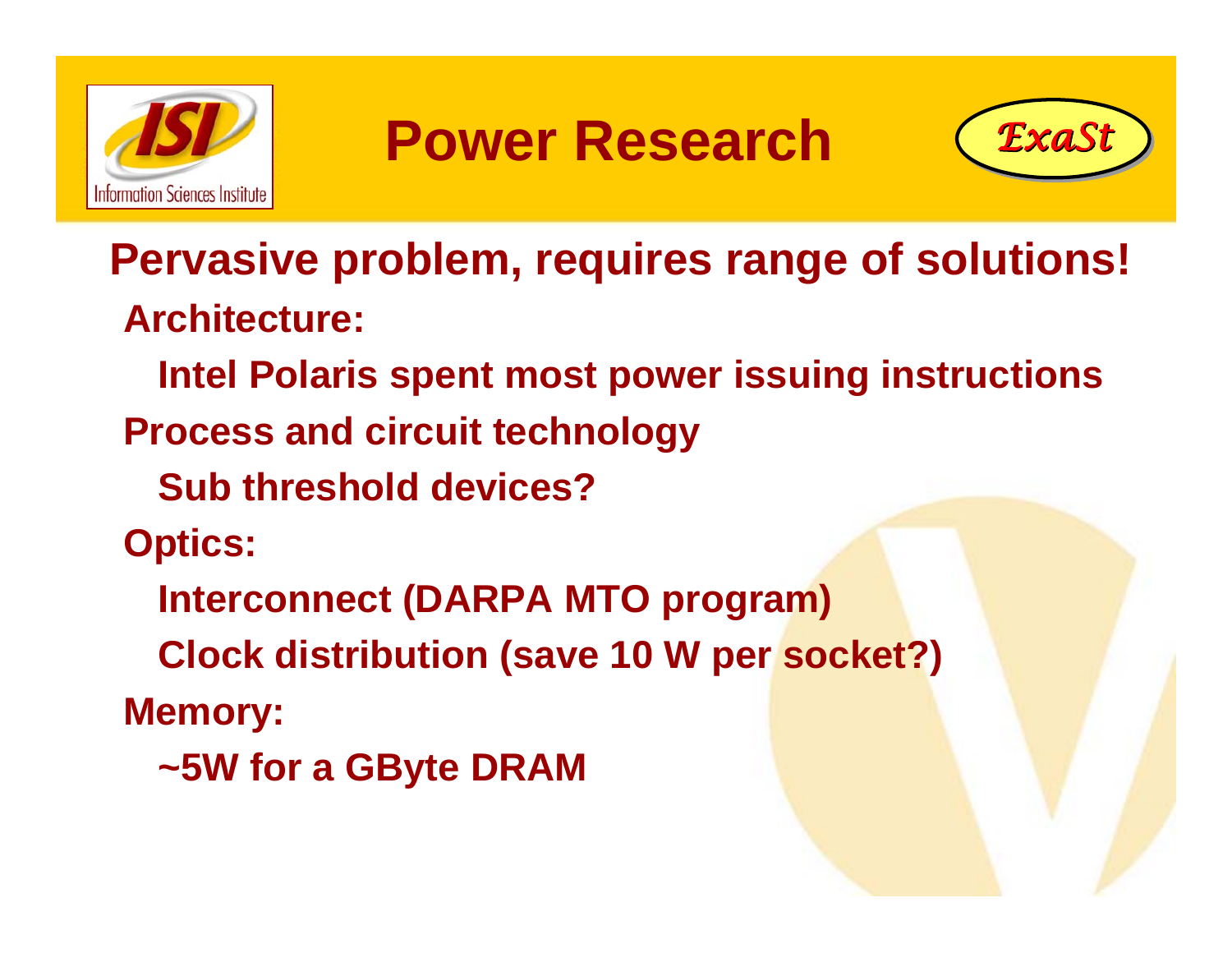

#### **Ops vs. Memory Balance** *ExaSt ExaSt*



 $\frac{1}{2}$ Sun



© 2005 Sun Microsystems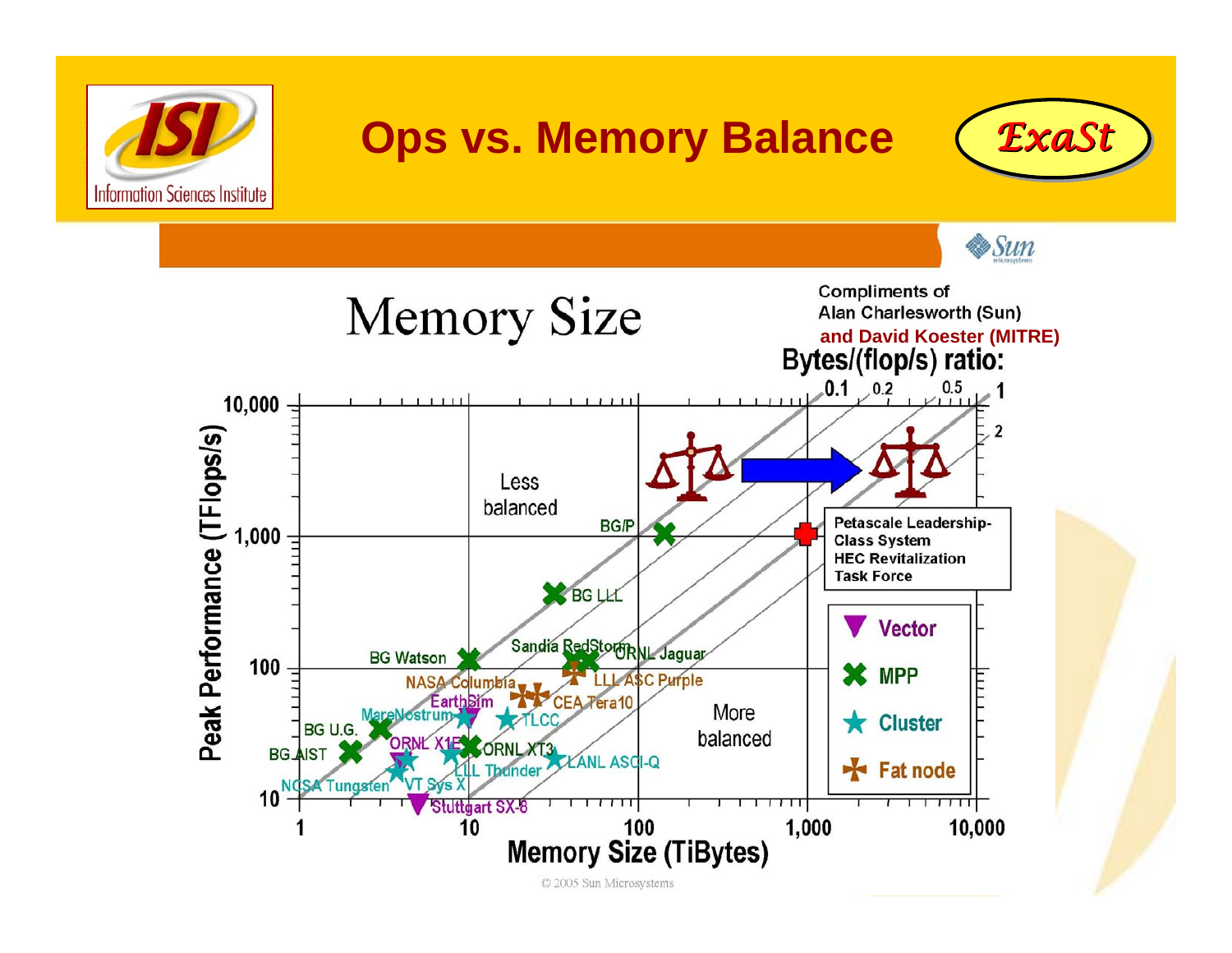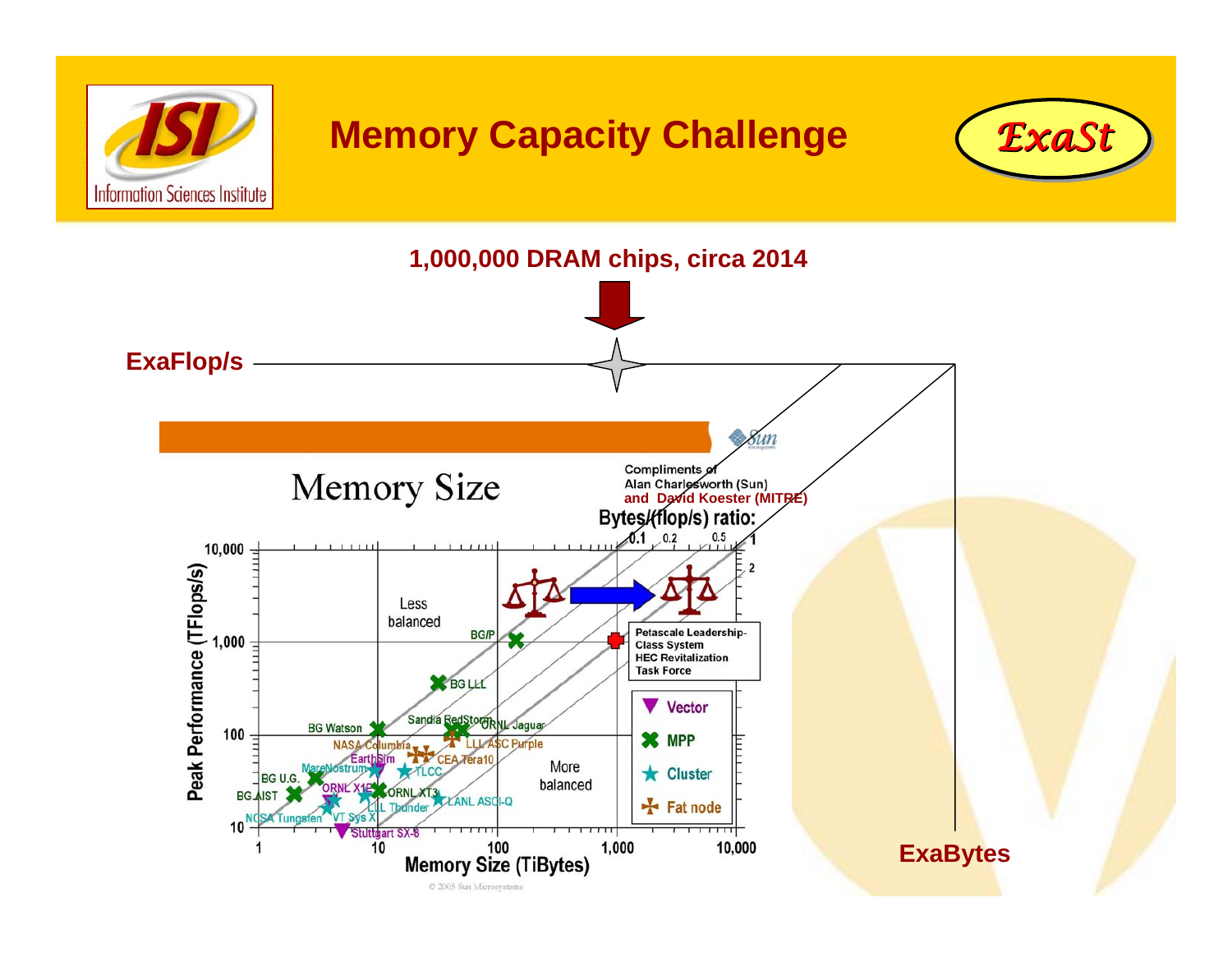

### **Memory Research** *ExaSt ExaSt*



**A PetaByte main memory won't be useless There are applications that look like Linpack Others like sPPM have small footprints For scaled speedup, we'll need more main memory Novel technology for main memory EDRAM for L2DRAM as L3What about scratch and the file system? What about archives?**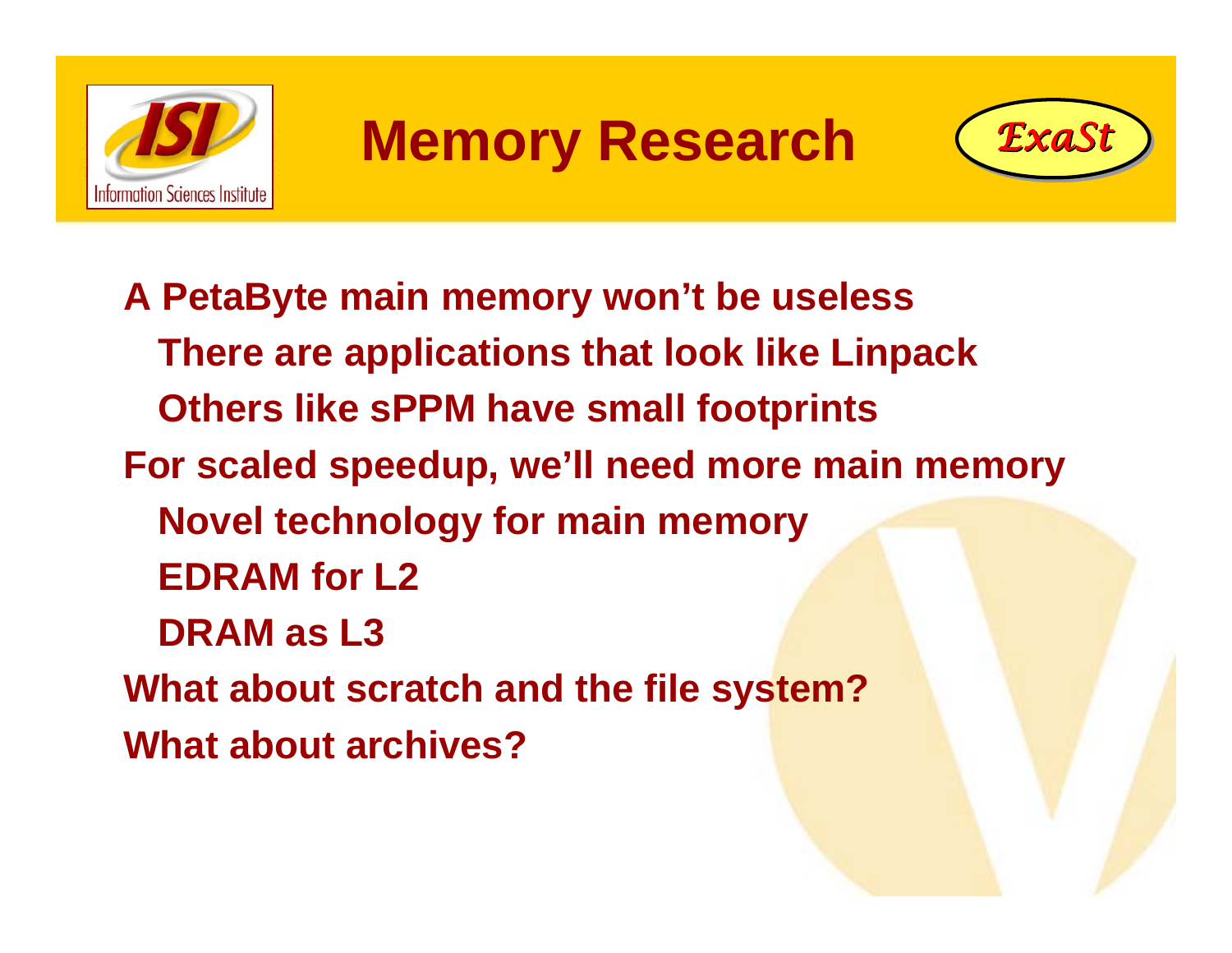

#### **Programming Challenge** *ExaSt ExaSt*



#### **Perhaps ten billion threads! What would Mr. Amdahl think?**



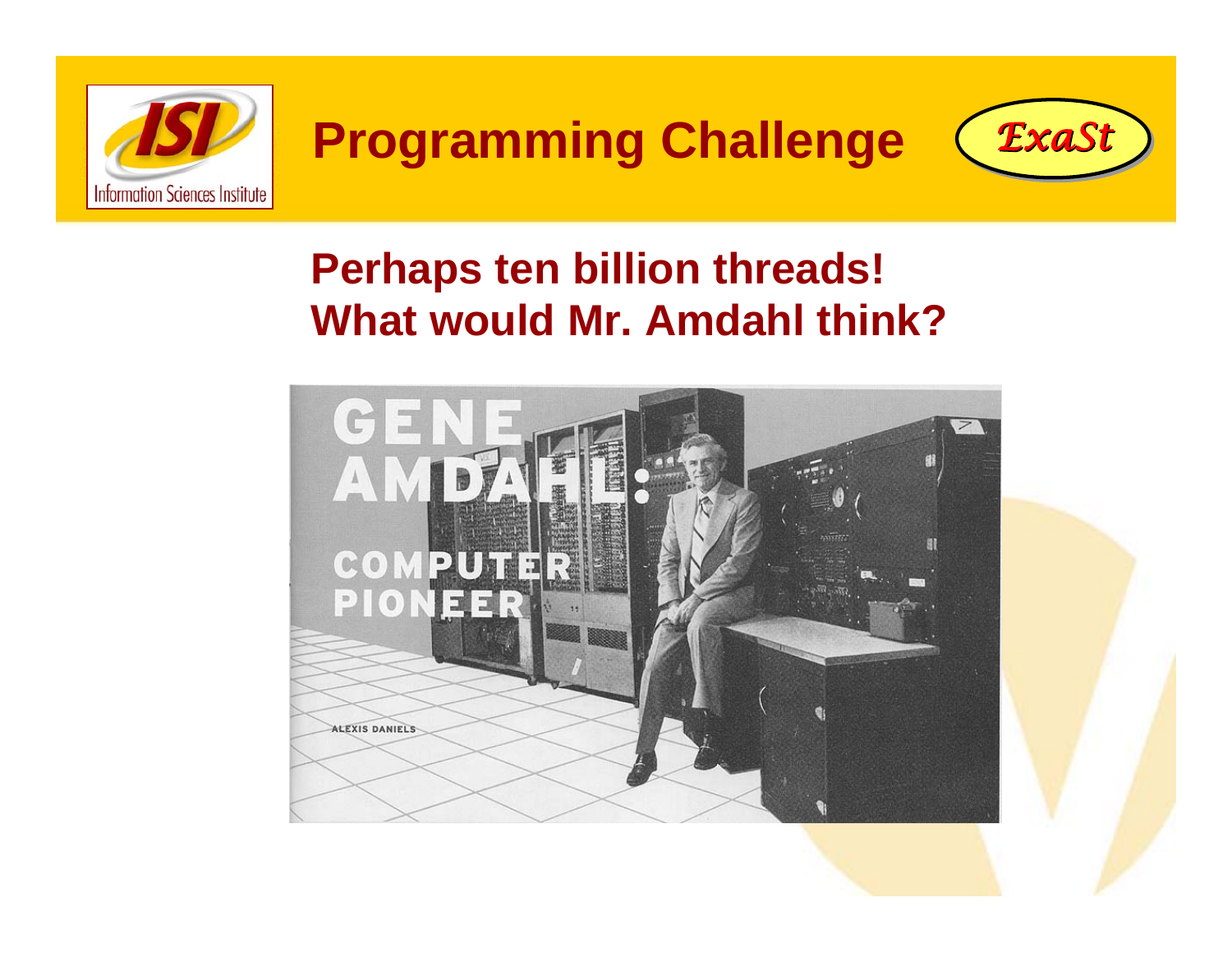



**MPI will suffice for a few stunts. MPI + OpenMP per socket isn't much better.**

**I'm hoping for something like UPC. UPC has impact because applications adopted it**

**God forbid, but is CUDA the model for the future?**

- **Multi-core**
- **Multi-threaded**
- **SIMD extensions**
- **Explicit memory hierarchy**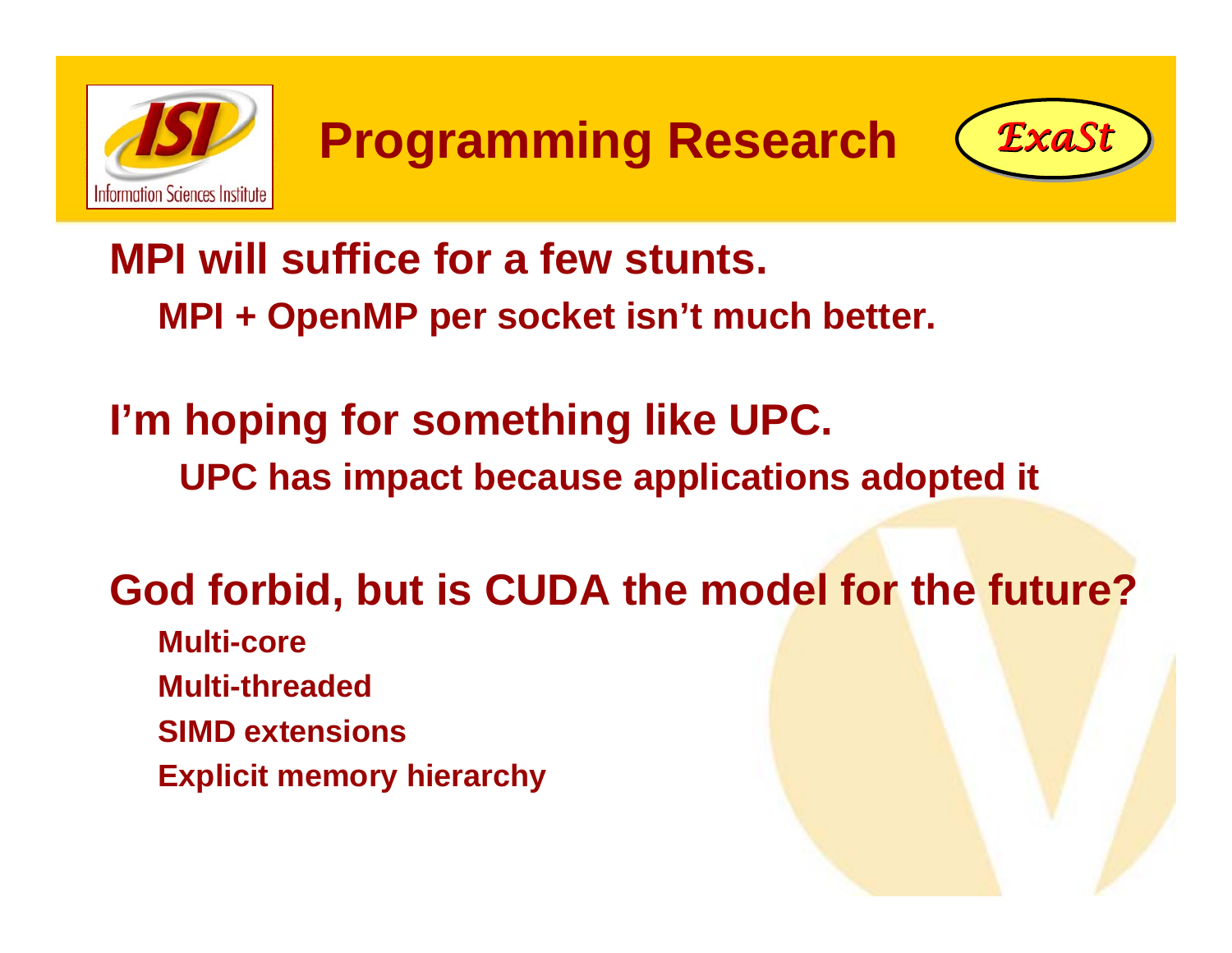

#### **Fault Tolerance**



**Some say its "only a factor of two away". (i.e., build two systems and compare results) Actually, for much of the system, its better than that today. Memories and transmission lines already protected Effectively protecting logic still an issue.**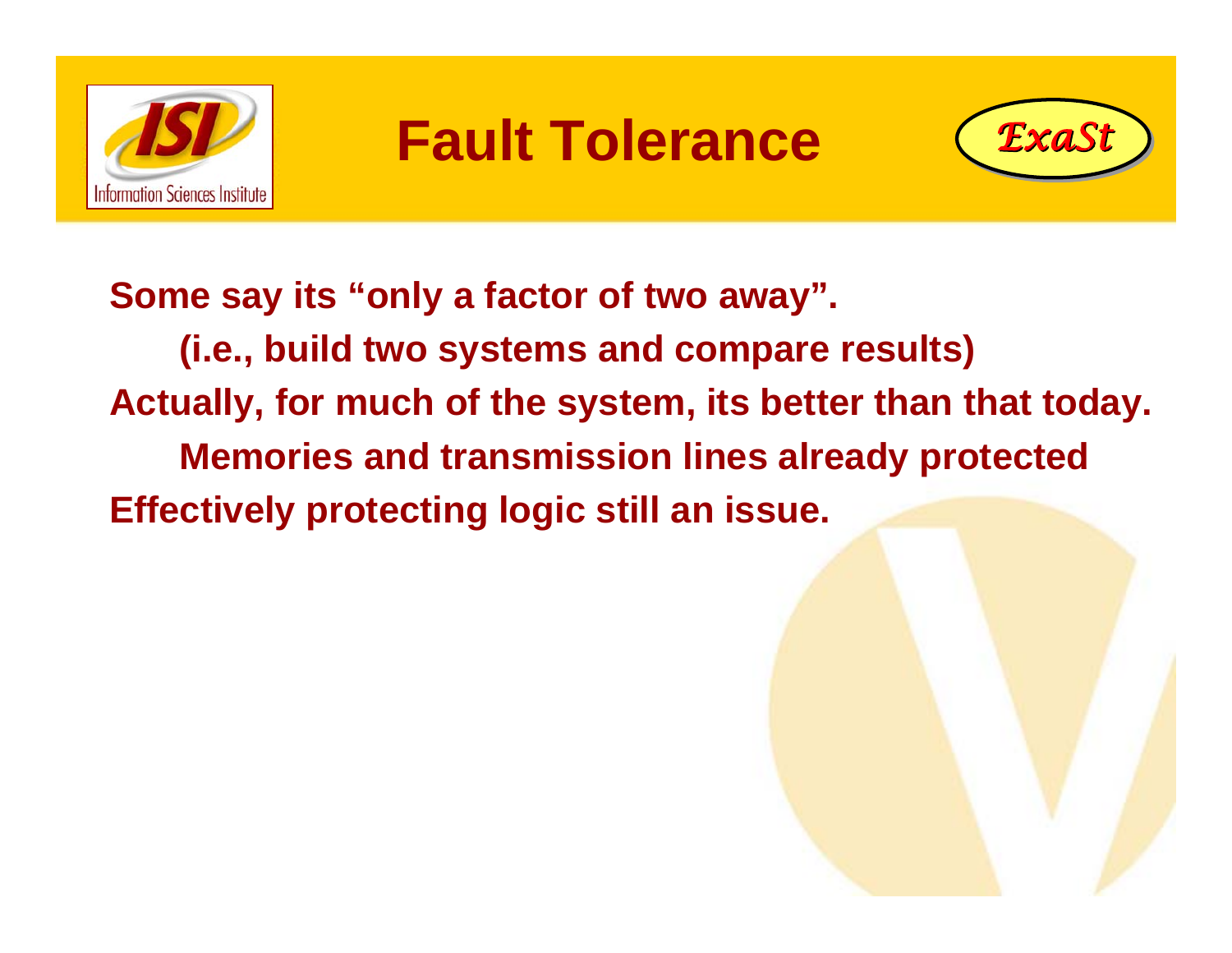

### **Packaging** *ExaSt ExaSt*



**Don't want to measure computers by the acre. In the best case, distance equals latency. Minimize power.**

**Its not clear that this is a key bottleneck to achieving Exascale.**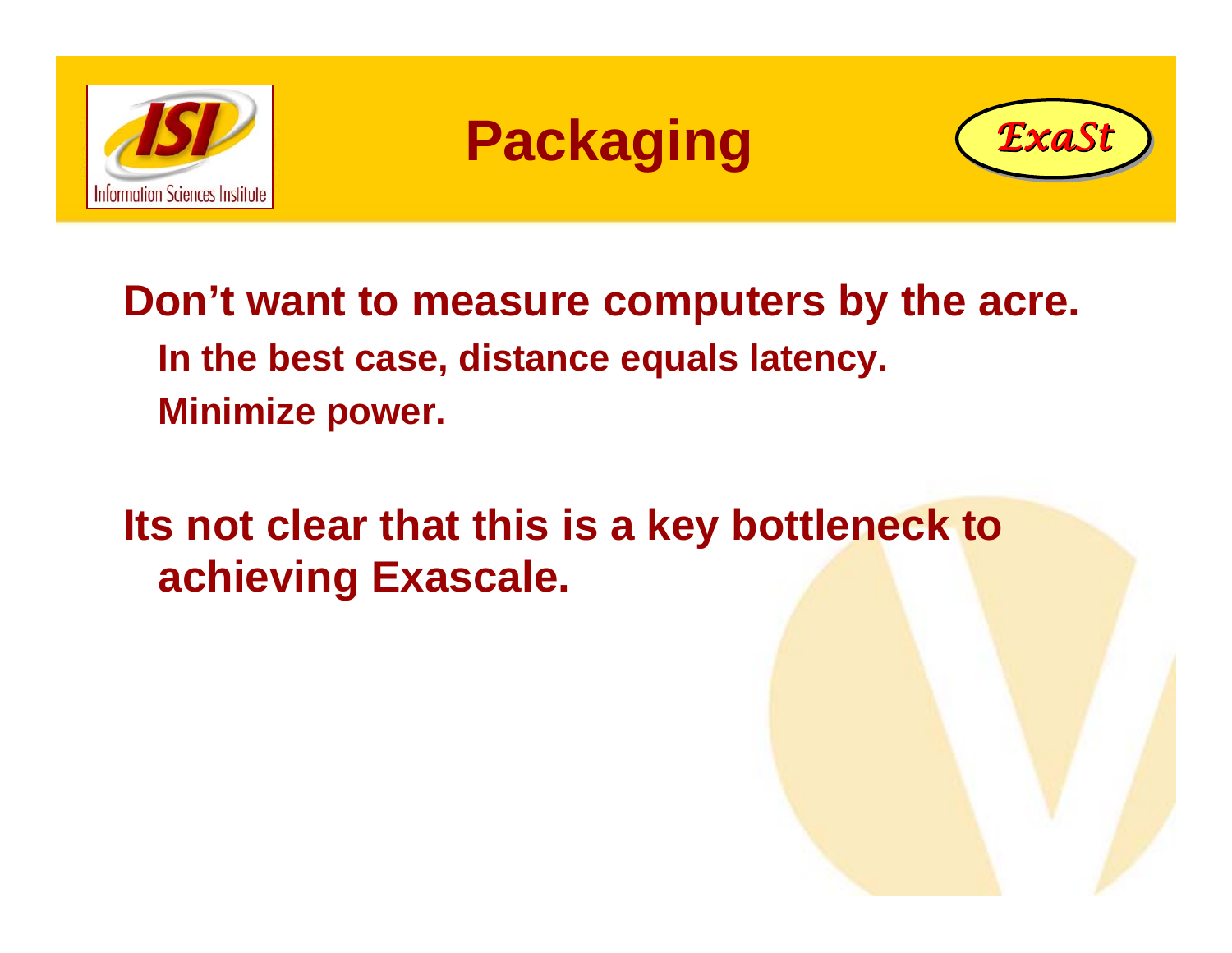

**Personal Observation** *ExaSt ExaSt*



#### **This was been a really fun, enlightening exercise**  ☺

#### **Remarkably conservative! Exotic technology may not be required.**

**E.g., SiGe or SFQ Nor cooling the system to 70K, much less 4K**

**The space of applications is getting smaller How many will run effectively at O(1B) threads? Five orders-of-magnitude from today's extreme.**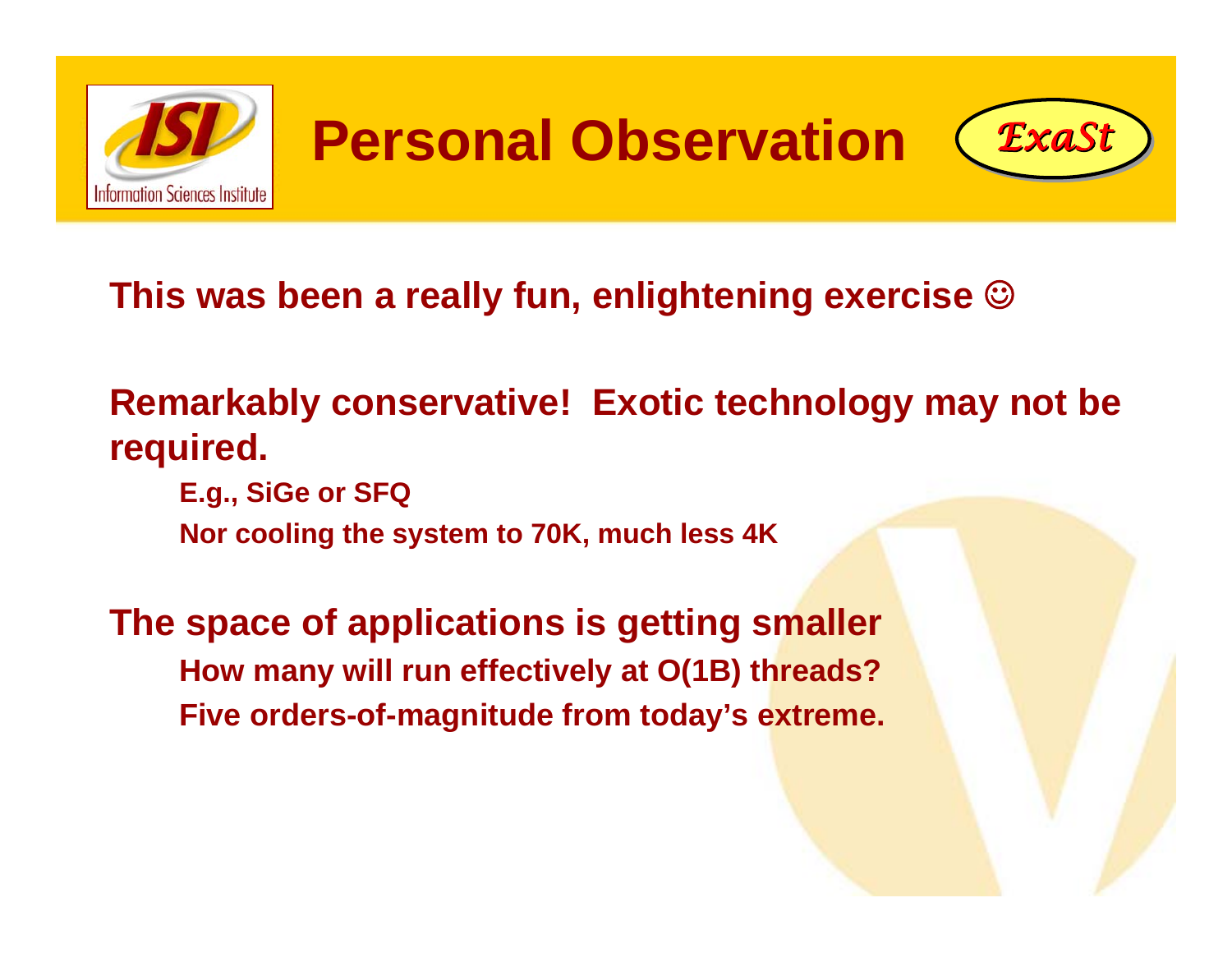

### **Impact on DOE SC** *ExaSt ExaSt*



#### **Good news:**

**Growth in raw computing power will continue unabated Enables scientific discoveries beyond imagination today**

#### **Bad news:**

- **Even after twenty years, we're still not done porting codes to parallel systems.**
- **Concurrency will increase 4-5 orders-of-magnitude.**
- **System balance will change dramatically.**
- **Number of successful codes (even whole fields) will decline.**
- **Facilities will have to transform (again!) to adapt (e.g., power).**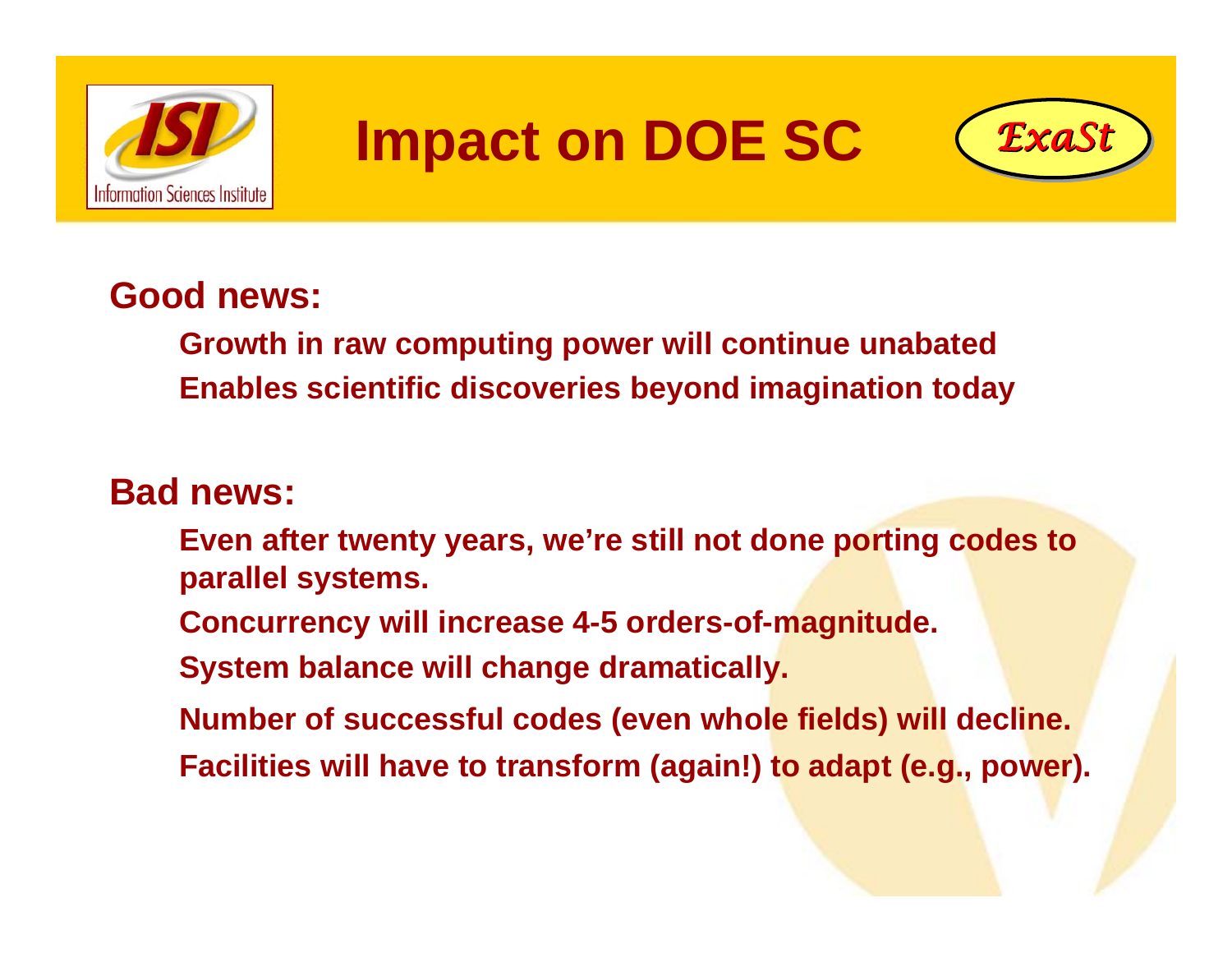

#### **Summary**



**An Exascale computing system within a decade is plausible.**

**There are a number of significant problems that will need to be overcome. The DOE should look towards addressing them now, while there's time. DOE should continue its partnership with DOD (DARPA & NSA).**